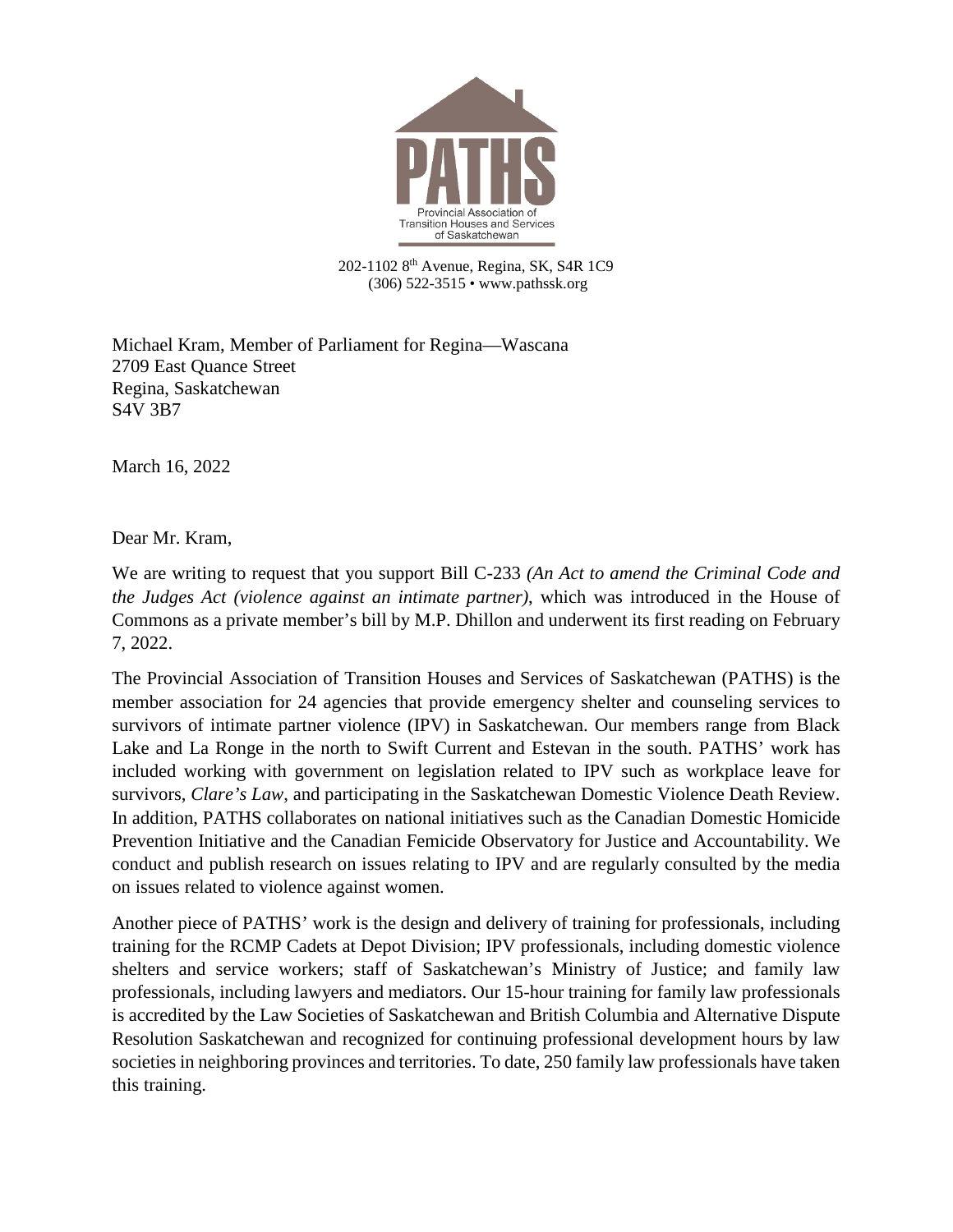Bill C-233 contains two elements, amending the *Judges Act* and the *Criminal Code*. We feel that both pieces are necessary for reducing repeat incidents of IPV and preventing murders of women and children in the context of IPV.

Bill C-233 would amend *the Judges Act* to provide for continuing education for judges related to IPV and coercive control, building the current requirement for federally appointed judges to receive training on sexual violence. Too many women and children have been lost in tragedies that could have been prevented if decision-makers, such as judges, had been educated in the dynamics of IPV and coercive control.

One of these cases is that of four-year-old Keira Kagan, who was found dead alongside her father after an apparent murder-suicide in Ontario two years ago. Despite his history of violence and evidence of escalating behavior, the court ordered that Keira's father be provided generous, unsuperv[i](#page-3-0)sed time with Keira.<sup>i</sup> Keira's mother, Jennifer Kagan-Viater, and stepfather, Philip Viater, feel that had the judge presiding over their case been aware of the dynamics of and risks associated with IPV, Keira might still be alive today. They are calling for Bill C-233 to be passed, and we echo their call.

Another horrific example is that of six-year-old Chloe and four-year-old Aubrey Berry who were murdered by their father on Christmas Day 2017 in British Columbia. These murders happened in the context of child custody litigation, and their father had a demonstrated history of coercive control towards their mother, both preceding and during the litigation. Despite numerous red flags, he was also given ample, unsupervised time with Chloe and Aubrey.<sup>[ii](#page-3-1)</sup> Sadly, there are many other cases; 74 children were murdered in the context of domestic violence in Canada between 2010- 2019.[iii](#page-3-2) Canadian research, as well as the work of domestic violence death reviews, illustrates that separation increases the risk of homicide for both adult and child victims. [iv,](#page-3-3)[v,](#page-3-4)[vi](#page-3-5)

A recent news article details an ongoing case in Alberta where a man with a history of domestic violence offences (including stalking, possession of a knife, death threats, and criminal harassment) is currently withholding his daughter from his ex-wife. Despite this history of violence, and even though an emergency protection order was in place to protect their mother from his abuse, Justice Miller, presiding over the case in Lethbridge, awarded the father 50/50 custody of the children. Further, Justice Miller ruled that only he can preside over the couple's family court case and is, therefore, the only person with the power to compel this man to respect the court order, which he refuses to do. In fact, this judge appointed a parenting assessor with a conflict of interest and refused to allow court transcripts to be released to the victim. It appears that the perpetrator was emboldened by the realization that the judge is on his side and will not enforce court orders nor hold him accountable for his behaviour; he and his new girlfriend subsequently moved away with the child, a fact that was not reported to the girl's mother at the time. Currently, it has been more than a year since the victim of IPV has seen her 10-year-old daughter.<sup>[vii](#page-3-6)</sup>

We believe that the amendment to the *Judges Act* to provide education for judges on the dynamics of IPV and coercive control would have a significant impact in reducing child homicides in the context of separation and limiting children's exposure to and experience of ongoing violence and abuse. Judges require specialized knowledge on IPV, particularly coercive control, in order to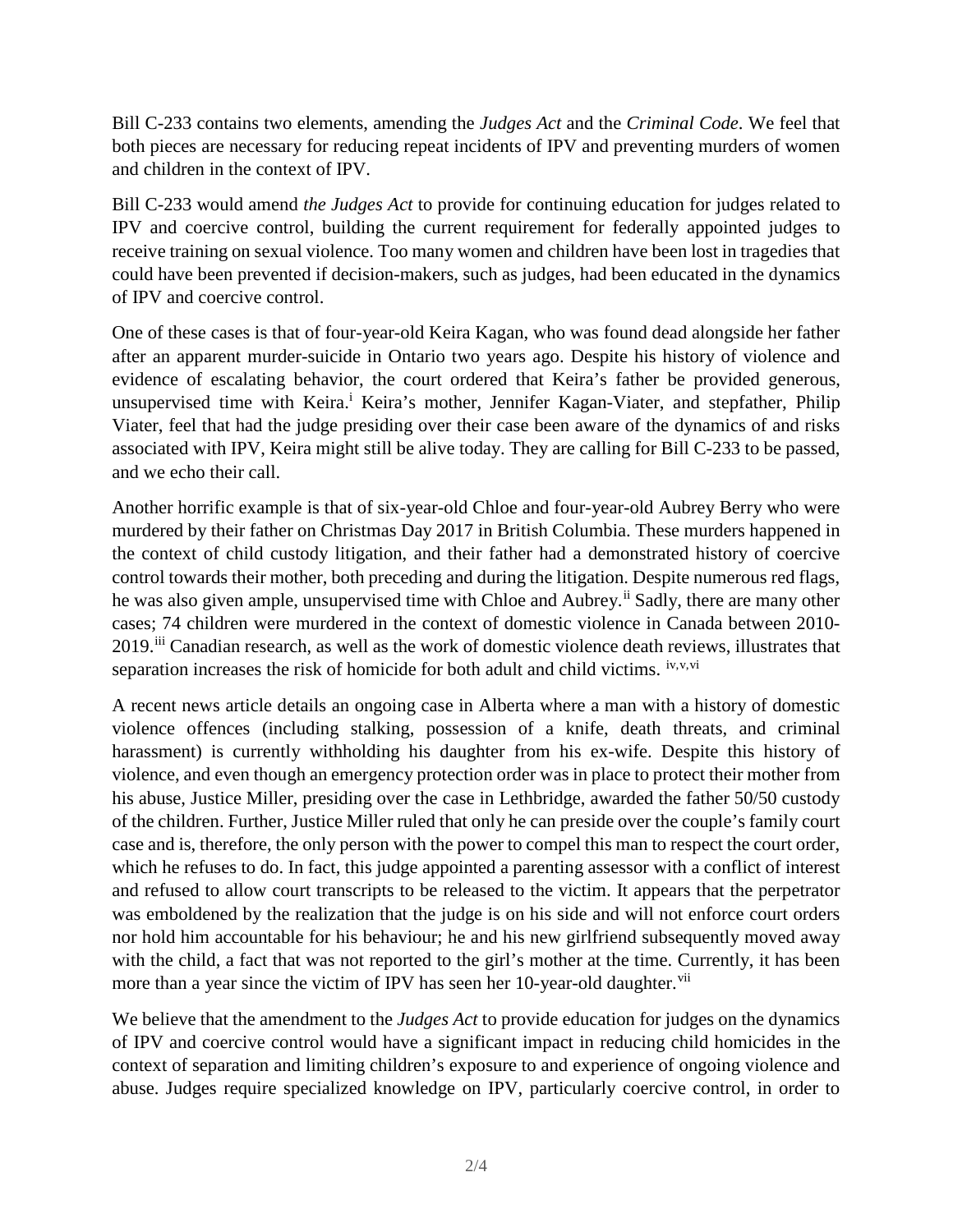appropriately assess risk and make informed decisions regarding parenting time that promote child safety. There is support for such training among legal professionals, as well; our training program for family law professionals receives positive feedback from the lawyers and mediators who participate and they tell us that the education on IPV, including coercive control and the dynamics of abuse post-separation, assists them in their practice. In our training sessions, we frequently hear lawyers express that they wish judges received similar training.

Bill C-233 would also amend the *Criminal Code* to require judges to consider adding electronic monitoring as a condition of release orders for people who have been charged with offences against their intimate partners. We were pleased to see that electronic monitoring bracelets for perpetrators of IPV will soon be implemented in Québec<sup>viii</sup>, and we would applaud the implementation of this technology across Canada.

Studies of recidivism among perpetrators of IPV demonstrate rates between 15% and 80%. Stalking not only continues after separation, it often escalates. We know from research evidence, as well as our own work supporting and conducting research with survivors, that perpetrators of IPV frequently violate orders stipulating that they do not contact the victim. A study from the US found that 11% of 231 women killed by their intimate partners had been issued a restraining order. About 20% of those who had been issued a restraining order were killed within two days of the order being issued.[ix](#page-3-8)

There is evidence for the efficacy of electronic monitoring for preventing recidivistic IPV and preventing intimate partner homicide. Research indicates that GPS monitoring significantly reduces perpetrators' attempts to contact their partners.<sup>[x](#page-3-9)</sup> The New York Times reported that "Twenty-three states use such devices, and have seen violence decrease. In Connecticut, there have been virtually no domestic violence-related homicides in the counties that use these GPS devices since 2004, when the state started to use GPS trackers."<sup>[xi](#page-3-10)</sup>

Two-part tracking, as is planned in Québec, where perpetrators wear an electronic ankle bracelet and survivors have an electronic device that alerts them if the perpetrator is in their area, would not only provide survivors assurance that their partner will be caught if they attempt to breach nocontact conditions to physically stalk and assault them, allowing them peace of mind as they engage in their daily routines; it will also save lives.

Our sincere thanks for your attention to this issue. We hope you will work with your colleagues to see that Bill C-233 *(An Act to amend the Criminal Code and the Judges Act (violence against an intimate partner)* becomes law.

Kind regards,

CRISTOL GLESBRECHT

Crystal Giesbrecht Jo-Anne Dusel Director of Research and Communications Executive Director

J Dusel